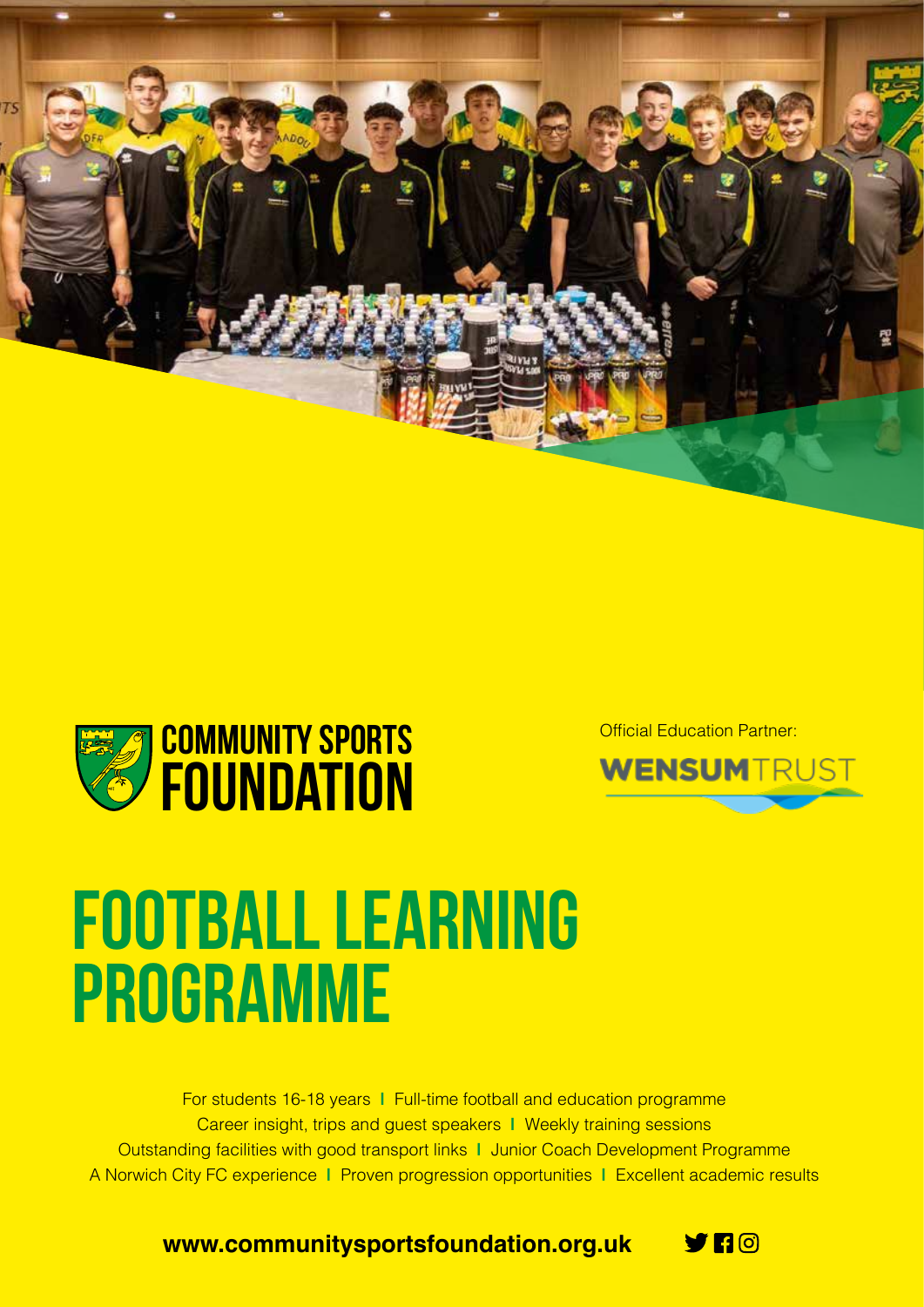





### **overview**

The Football Learning Programme is your chance to swap a traditional classroom for a learning environment immersed within a professional football club.

The programme enables students to combine their passion for football and Norwich City Football Club with an excellent academic provision.

The course sees the theme of football embedded throughout, with learning modules delivered through a footballing context, weekly training sessions and a series of engaging off-site trips, experiences and guest speakers.

## **the education**

The education element of the programme will see students working towards the Cambridge National Extended Diploma in Sport, the equivalent of three full A-levels, ensuring university progression becomes a real option.

The education element of the Football Learning Programme is unique, in that all delivery is angled to include a football theme to increase engagement and success in learning.

Over the two-year programme, students will study a variety of sports-based units. Example units include:

**Sports Coaching:** Working alongside ex-professionals and observing training sessions

**Performance Analysis in Sport: Observing live** Norwich City FC matches and analysis footage

**Sports Injuries and Rehabilitation:** Study high-profile injuries & engage with professional physios

**Improving Fitness for Sport:** In-depth study of pre-season training programmes

**Sports Organisation and Development: Looking at** the role of the FA within football

The unit pathway and the experiences that the students are exposed to, ensure that they are best placed to succeed in their chosen next steps.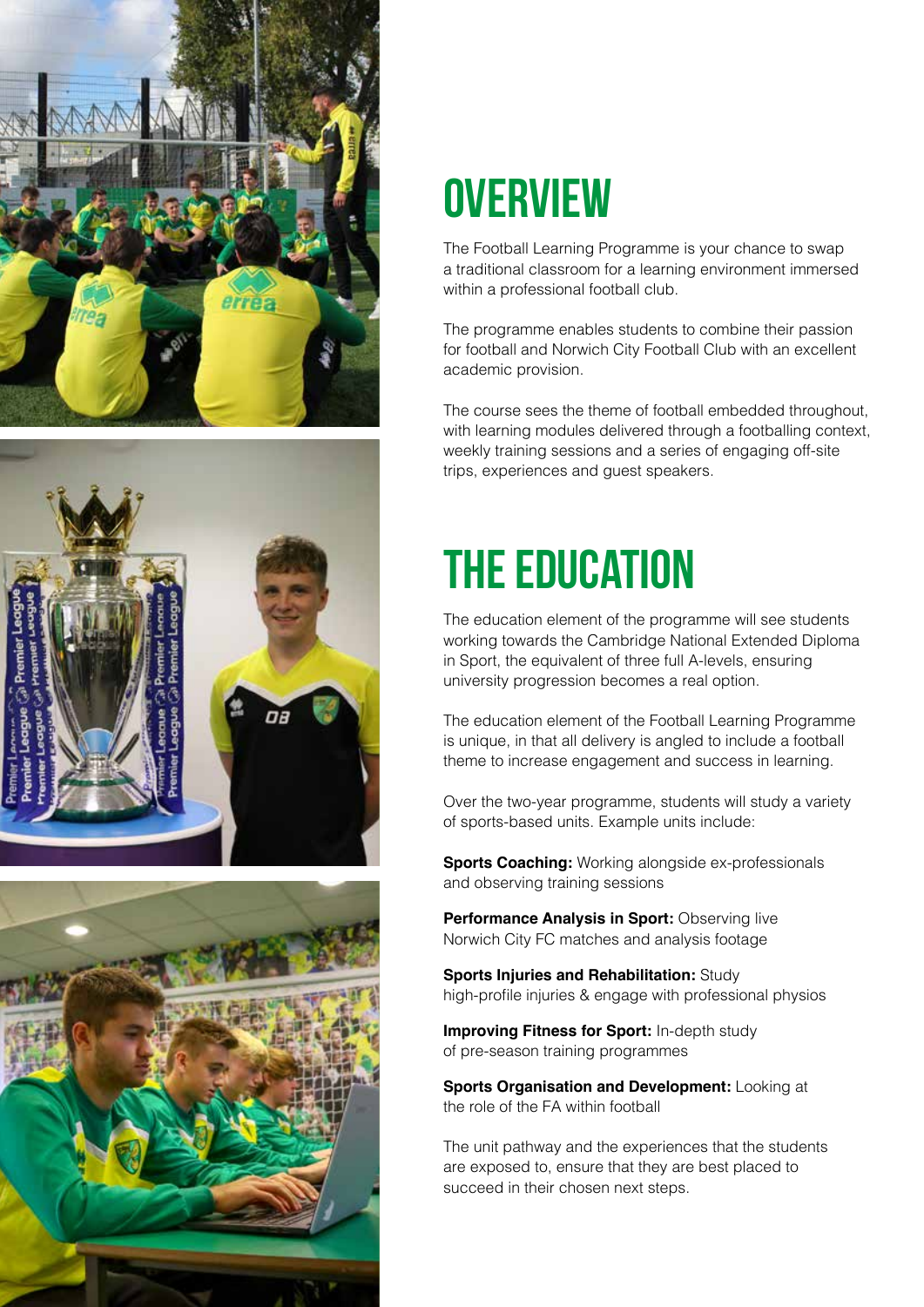## **the football**

Students will access weekly training sessions under the guidance of Norwich City FC legend Adam Drury and his coaching team, which includes fellow ex-Canaries Simon Lappin and Ryan Jarvis.

The football training sessions focus on technical and physical development, with players supported to achieve game time through local under-18 football in the Thurlow Nunn League. Friendlies against equivalent sides from other Premier League / Football League clubs will be arranged across the season, enabling students to wear the famous Canary yellow of Norwich City Football Club.

### **life skills**

Throughout their time on the programme, students are surrounded by positive role models who have experience in a variety of areas, and provide a support network for the students. Students are also supported with their off-field development through the Life Skills Programme which focuses on topics that complement both the student and programme's needs. Over the two years, students will receive workshops and additional support in the following core areas:

**Alcohol awareness CV writing Driving awareness Drug awareness Extremism awareness Mental health Next steps Personal finance Sexual health / relationships Social media**





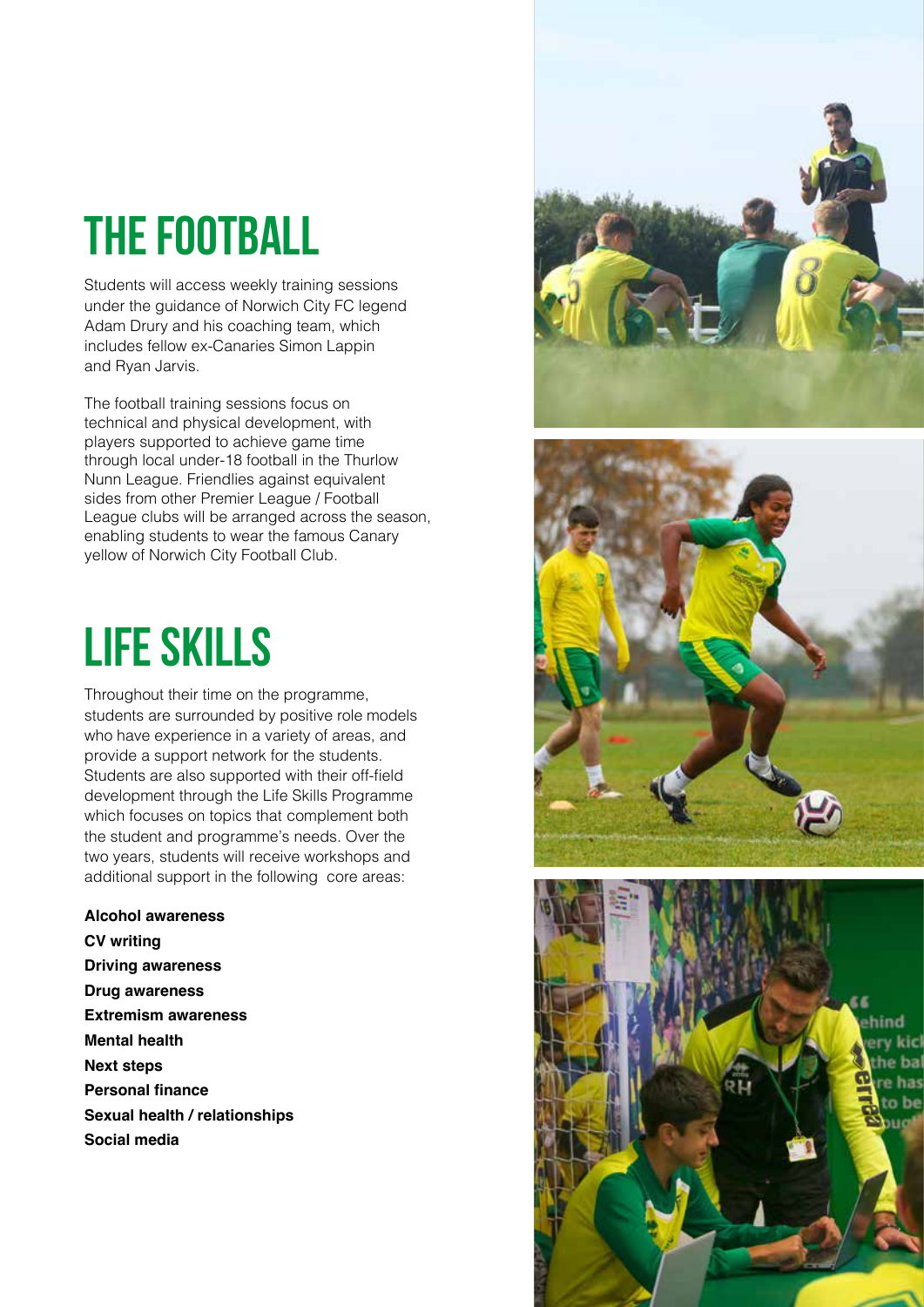### **Experiences**

**Throughout the course, students will be exposed to a variety of different educational visits and experiences to enhance their learning.** 

#### **These experiences will include\*:**

#### **Wembley Stadium**

A behind-the-scenes tour of the UK's largest and most prestigious sports stadium, including locations such as the England dressing room, Players' Tunnel, Press Room and much, much more. The tour includes access to Wembley's historical treasures such as the 1966 World Cup crossbar, the Jules Rimet Trophy commemorating England's World Cup glory and the original ball from London's 1948 Olympic Games.

#### **St George's Park**

Students will have the opportunity to visit the official England training camp, St. George's Park. The tour gives students the unique chance to go behind-the-scenes at The FA's National Football Centre, home to all 24 England teams as they train ahead of international fixtures.

#### **National Football Museum**

The National Football Museum, in Manchester, is the world's biggest and best football museum. A shrine to the beautiful game, students will get to see some of the most iconic pieces of football history, all stunningly displayed across six floors.

#### **Carrow Road Stadium Tour**

Despite the programme being housed at Carrow Road there are still areas of the stadium that are off limits on a day-to-day basis. This tour opens up the home and away changing rooms, trophy cabinet, press room, and even the police cells!

#### **Norwich City Away Fixture**

Students will have the opportunity to take their support of Norwich City on the road, and attend an away fixture. They'll sample the atmosphere and facilities of another stadium, and experience the roller coaster ride of following the Canaries away from Carrow Road.





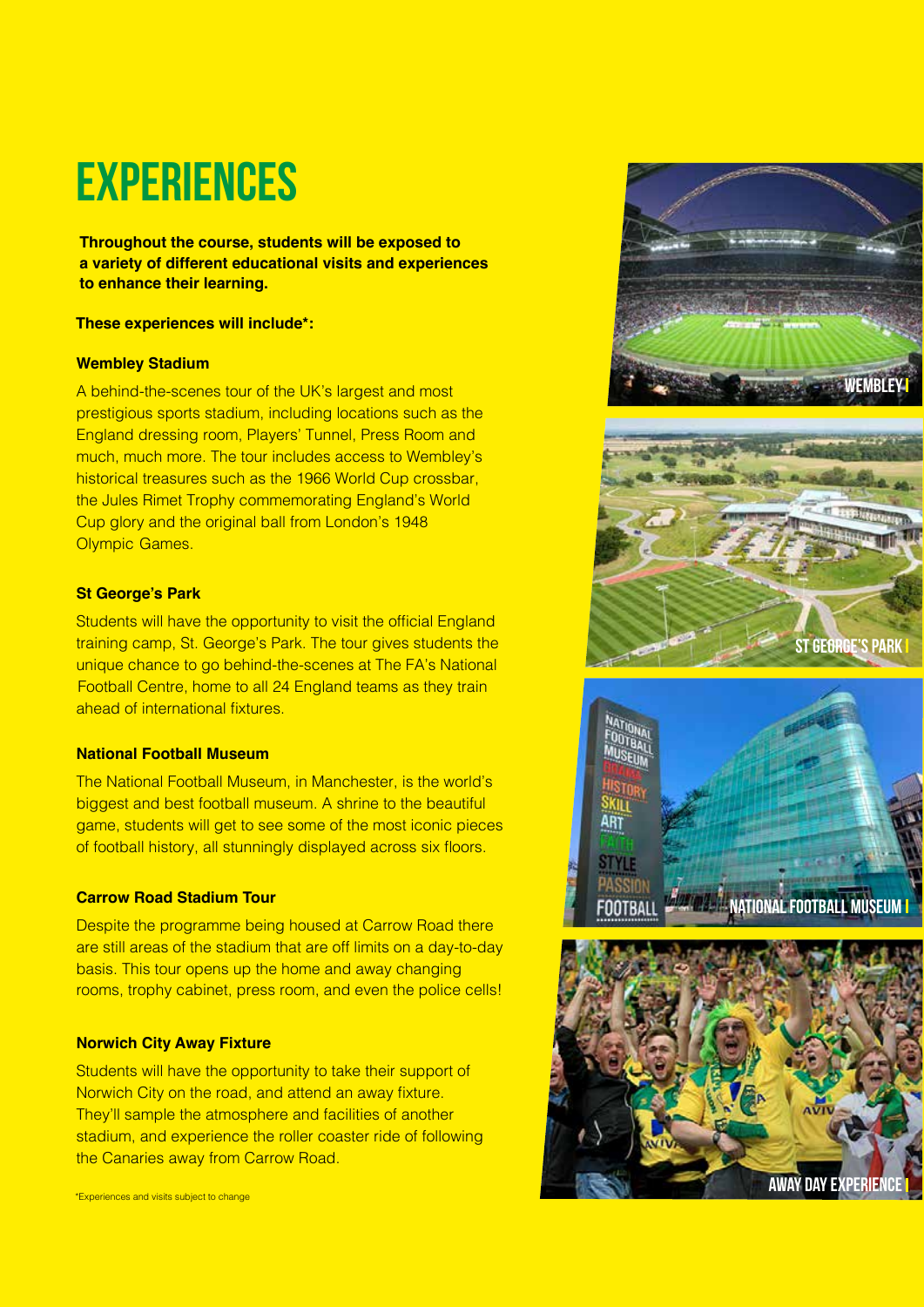### **The support and qualifications i gained " through the coaches club were essential in allowing me to achieve my goal of full-time employment at CSF. "**

#### **Kieran Smith**

Ex-CSF student and current full-time coach

### **JUNIOR COACHES CLUB**

The Junior Coaches Club allows selected students within the Football Learning Programme, who would like to progress into a coaching or higher education career pathway, to receive further targeted support from the Foundation's full-time coaching team.

**LOORIE.CAN** 

The Junior Coaches Club will allow students to benefit from:

- Coach development events throughout the year
- Mentoring and support from the CSF Coach Development Team and Programme Leads
- FA Coaching Qualifications
- Gain experience by supporting within CSF programmes
- Action and pathway planning to help you achieve your next steps
- Opportunities for paid work with CSF once your course has finished